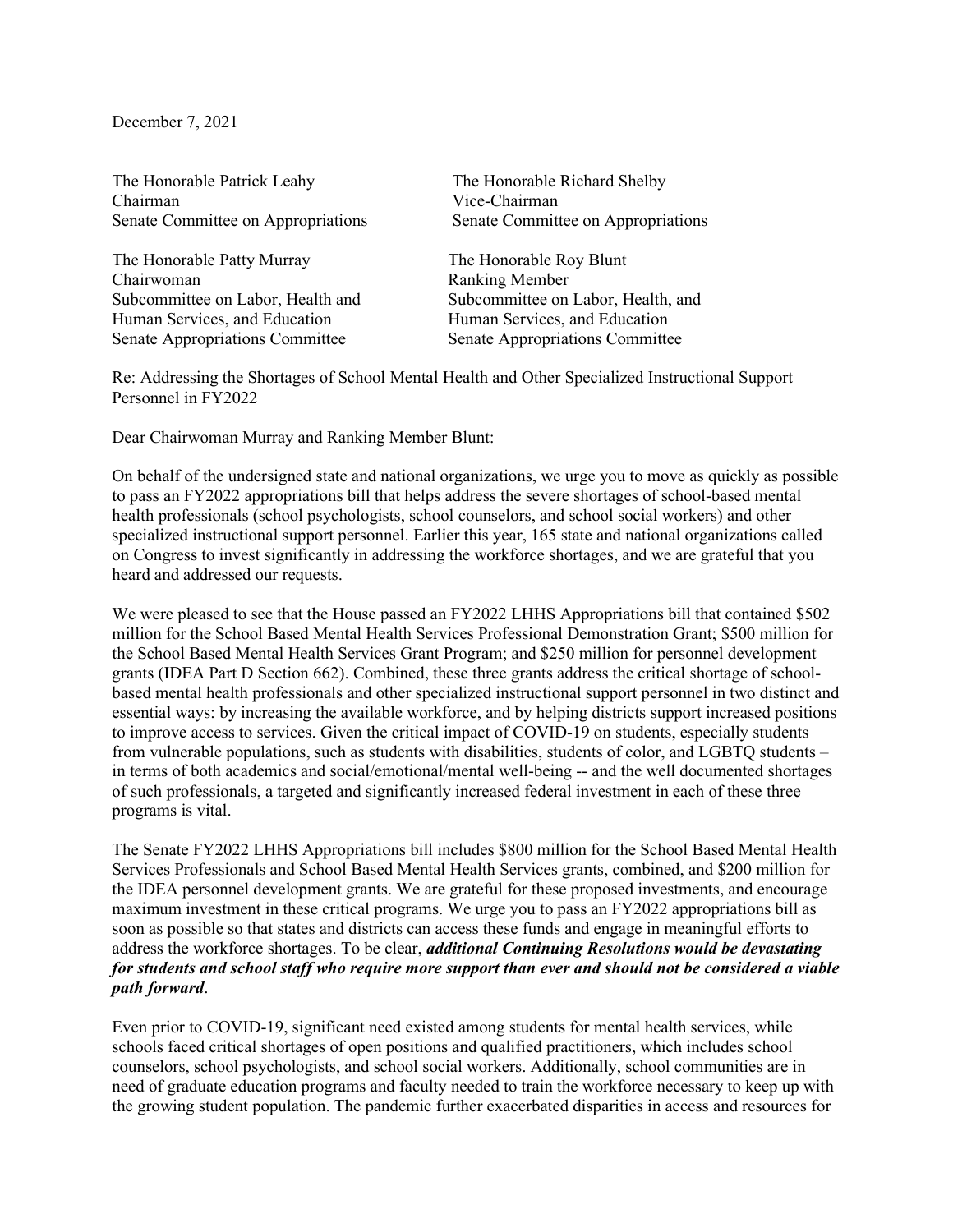schools that face the highest needs and are hardest to serve. As schools have reopened, they are facing unprecedented numbers of students and staff demonstrating mental and behavioral health concerns. The needs of our students are quickly outpacing the capacity of our schools and communities to respond. Increasing the amount of school-based mental health professionals will be critical to these efforts. One in five students will experience a mental and behavioral health concern and research shows that students are more likely to receive mental health supports if they are offered at school. The National Association of School Psychologists (NASP) recommends a ratio of one school psychologist per 500 students. The American School Counselor Association and the School Social Work Association of America recommend a ratio of 1:250; however national ratios for all professions are more than double what is recommended. Shortages in school psychology, like shortages in other related education and mental health professions, have the potential to significantly undermine the availability of high quality services to students, families, and schools and result in limited scope of service delivery. Our students deserve more than the bare minimum.

Comprehensive school mental and behavioral health service delivery systems promote wellness, resiliency, skill building, and self-advocacy skills. Adequate access to school-employed mental health professionals improves delivery and integration of school-wide programming to foster positive school climate, prevent violence, and balance physical and psychological safety. Without a highly qualified workforce of school-employed mental health professionals, schools lack the capacity to provide comprehensive social and emotional learning and mental, behavioral, and academic interventions and supports. Qualified school-employed mental health providers help identify students who may need more intensive services or those who require immediate intervention and provide coordination with community providers for specific students. Importantly, ongoing access to mental health services promotes school safety by helping to create a positive learning environment in which students feel connected to their school community.

In order to support the increased need for comprehensive mental and behavioral health services and the availability of school-based mental health professionals, it is necessary to continue to provide robust federal investments to help high needs districts recruit and retain well-trained, highly qualified mental health professionals. For these reasons, we urge you to pass FY2022 Appropriations legislation that contains, *at a minimum,* \$800 million for the School Based Mental Health Services Professionals and School Based Mental Health Services grants, combined, and \$300 million for the IDEA personnel development grants. As FY2022 Appropriations move to conference with the House passed legislation, we ask that you fight for these important investments to remain in the final bill.

Thank you for your consideration of this request. We look forward to working with you to make sure students in every community are supported to reach their maximum potential.

CC: Members of US Senate Members of the US House of Representatives White House Domestic Policy Council

Sincerely,

## **National Organizations**

All4Ed American Occupational Therapy Association American Psychological Association American School Counselor Association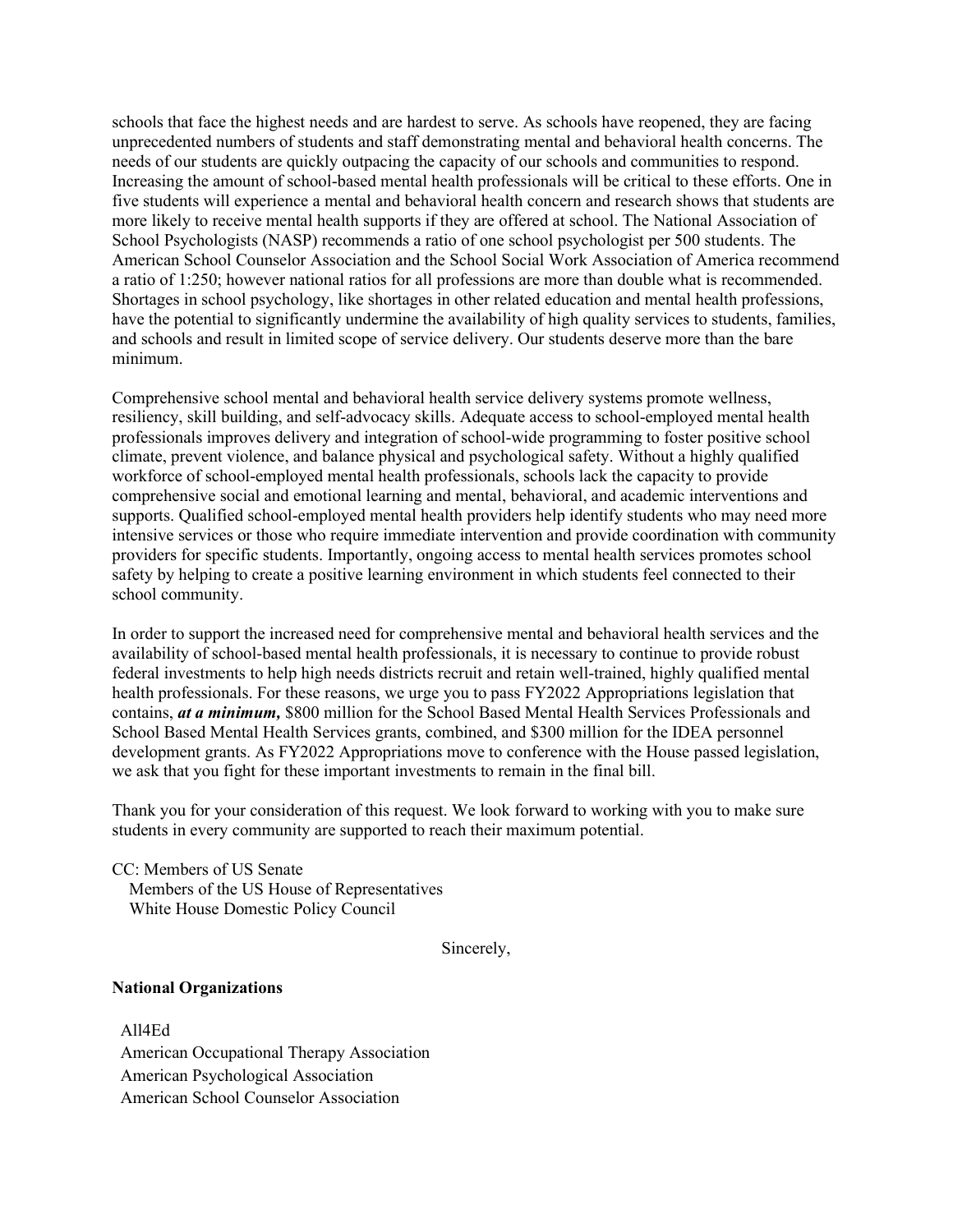Association for Ambulatory Behavioral Health Care Association of School Business Officials International (ASBO) Bazelon Center for Mental Health Law CAST Center for Learner Equity Children and Adults with Attention-Deficit/Hyperactivity Disorder Committee for Children Council for Exceptional Children Council of Administrators of Special Education Council of Parent Attorneys and Advocates Eating Disorders Coalition for Research, Policy & Action EDGE Consulting Partners Futures Without Violence Global Alliance for Behavioral Health & Social Justice GLSEN Green Dot Public Schools Higher Education Consortium for Special Education Learning Disabilities Association of America Mental Health America MENTOR National NABITA NASW National Association for Children's Behavioral Health National Association for Rural Mental Health National Association of County Behavioral Health and Developmental Disability Directors National Association of Elementary School Principals National Association of Pediatric Nurse Practitioners National Association of School Psychologists National Association of Pupil Services Administrators National Association of School Nurses National Association of Secondary School Principals National Association of State Directors of Special Education (NASDSE) National Center for Learning Disabilities National Council of Teachers of Mathematics National Disability Rights Network (NDRN) National Education Association National League for Nursing National PTA National Rural Education Association National Superintendents Roundtable RI International Sandy Hook Promise School Social Work Association of America School-Based Health Alliance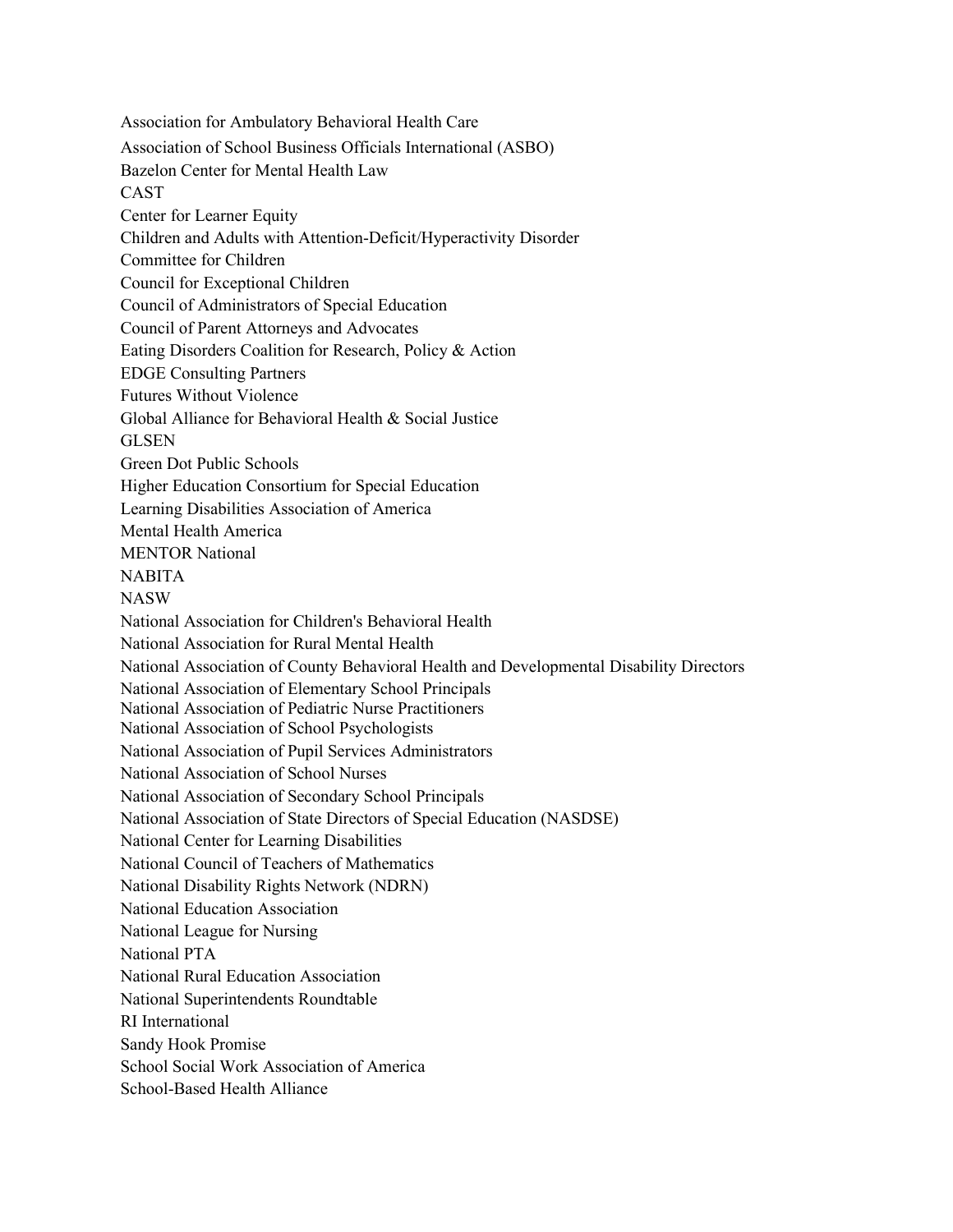SHAPE America - Society of Health and Physical Educators Teach For America Teacher Education Division of the Council for Exceptional Children The Global Alliance for Behavioral Health & Social Justice The Jed Foundation

## **State Organizations**

Alaska School Counseling Association Arizona Association of School Psychologists Association of School Psychologists of Pennsylvania California Association of School Counselors California Association of School Psychologists Colorado School Counselor Association Colorado Society of School Psychologists Connecticut Council of Administrators in Special Education Connecticut School Counselor Association Delaware School Counselor Association Florida Association of School Psychologists Florida PTA Georgia Association of School Psychologists Guam Association of School Counselors (GASC) Hawaii Association of School Psychologists Illinois Alliance of Administrators of Special Education Illinois Principals Association Illinois School Counselor Association Indiana Association of School Psychologists Indiana School Counselor Association Iowa School Counselor Association Letchworth Central School District Lone Star State School Counselor Association Louisiana School Psychological Association Louisiana School Psychological Association Magnolia State School Counselor Association Maine Association of School Psychologists Maine Principals' Association Maine School Counselor Association Maryland School Psychologists' Association (MSPA) Michigan Association of School Psychologists Michigan Council for Exceptional Children Michigan PTA Michigan School Counselor Association Minnesota PTA Minnesota School Counselor Association Minnesota School Psychologists Association